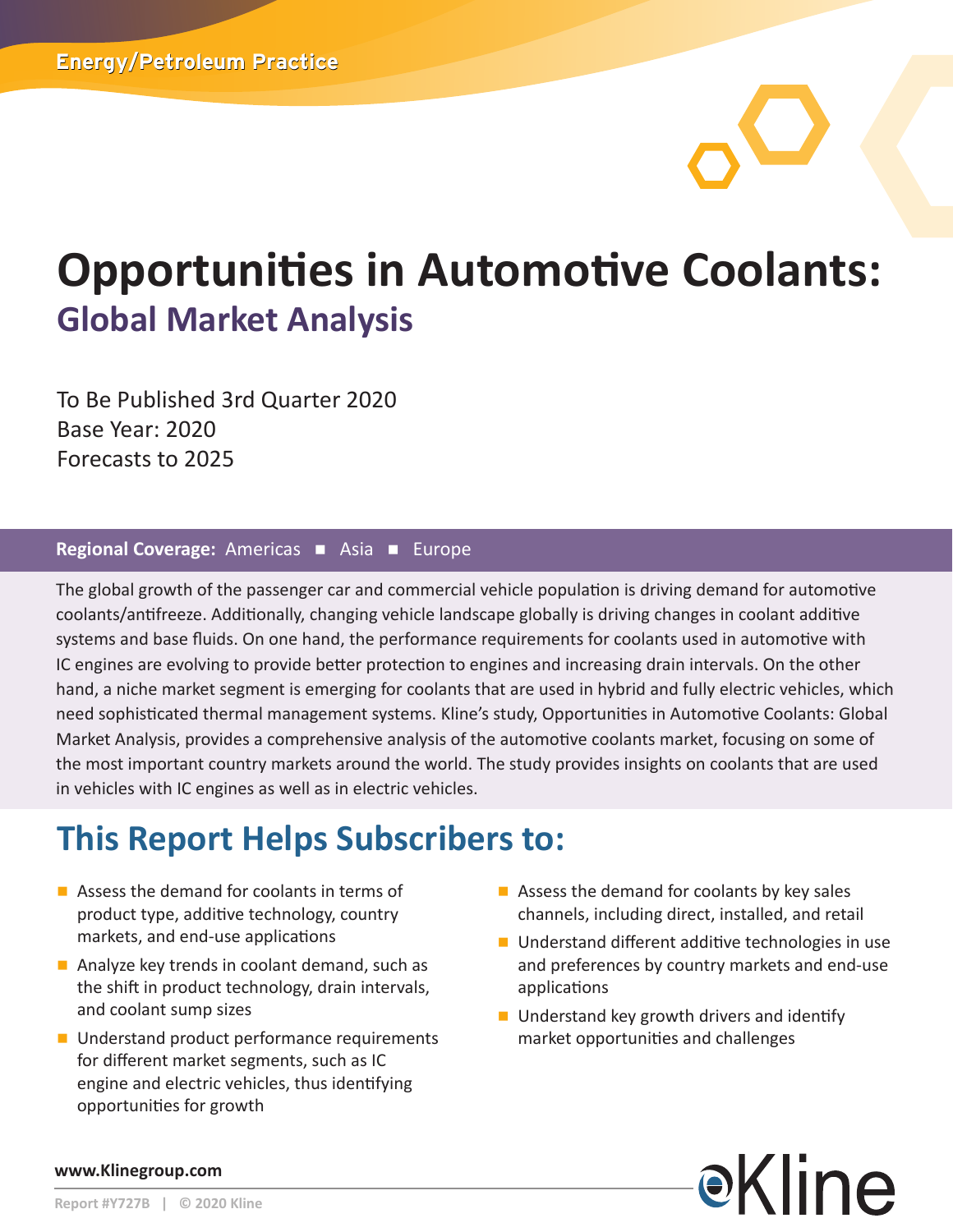

**Global Market Analysis** 

## Tentative Report Contents\*

#### Introduction

#### Executive Summary

 $\blacksquare$  An overview of key findings

#### Market Profiles

Detailed profiles covering key markets (listed in Table 1) are provided, covering the following information:

- **Exercise Economic background**
- $\blacksquare$  Vehicle population and manufacturing
- $\blacksquare$  Coolants product specifications, plus regulations for usage, recycling, and disposal
- $\blacksquare$  Usage practices, dilution rates, change intervals
- $\blacksquare$  Coolants demand by service-fill and factory-fill applications
- $\Box$  Coolants demand by product base fluid type (ethylene glycol, propylene glycol, glycerin)
- Coolants demand by product technology (IAT, OAT, HOAT, S-OAT, S-HOAT, P-HOAT)
- $\blacksquare$  Short profiles of key coolants suppliers
- $\blacksquare$  Market trends product trends, technology trends
- **n** Supply chain, coolants demand by sales channel, packaging and pricing, recycled coolants
- $\Box$  Coolant demand outlook by end-use segments drivers and restraints
- $\blacksquare$  Five-year outlook by end-use segments
- $\blacksquare$  Market evaluation and opportunities
- $\Box$  Coolant suppliers market structure
- $\blacksquare$  Short profiles of key coolant suppliers

\* Subject to charter subscriber input

| Table 1: Tentative List of Markets Covered |                                                 |  |  |
|--------------------------------------------|-------------------------------------------------|--|--|
| Americas                                   | Brazil, Mexico, and the United States           |  |  |
| Asia                                       | China, Japan, and India                         |  |  |
| Europe                                     | France, Germany, Russia, and the United Kingdom |  |  |

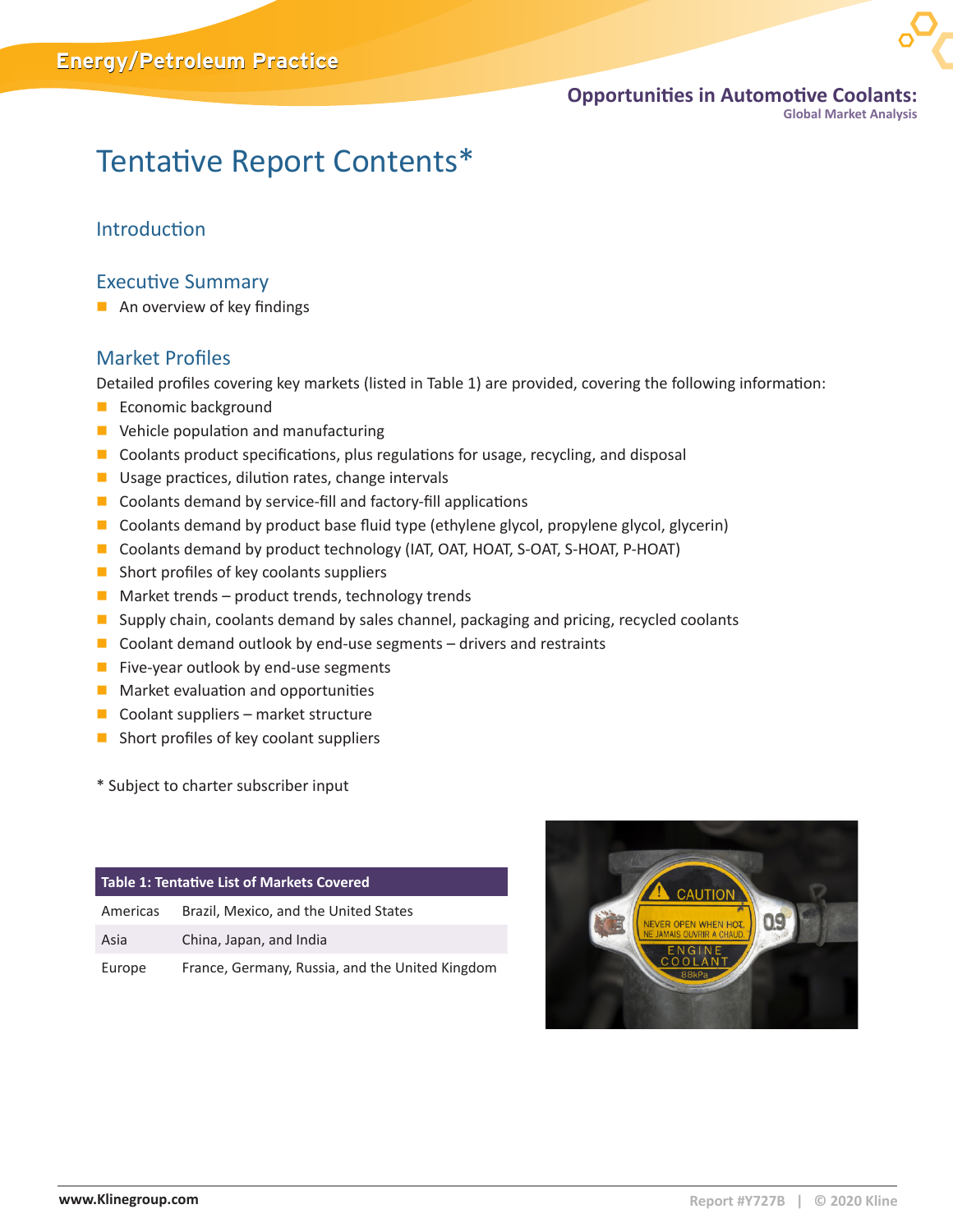**Opportunities in Automotive Coolants: Global Market Analysis** 

### Scope

**Opportunities in Automotive Coolants: Global Market Analysis** provides a detailed independent appraisal of the complex automotive coolants market and explore opportunities and challenges for manufacturers and marketers of coolants in key country markets/regions. Key insight provided in the report includes the following:

- $\blacksquare$  Demand for coolants in key country markets in 2020, split by factory-fill and service-fill applications for consumer and commercial vehicles
- Changing coolant landscape EV penetration and key performance requirements by coolants used in electric vehicles for country markets experiencing significant EV penetration
- $\blacksquare$  Coolant demand split by channel, including direct, retail, and installed
- $\blacksquare$  Demand by product type, additive technology, and market segment
- **n** Supplier market share by key markets
- $\blacksquare$  Analysis of market trends, regulations, growth drivers, and restraints
- $\blacksquare$  Evaluation of market opportunities and challenges

## Key Benefits

This report serves as an excellent resource for manufacturers and marketers of coolants to build solid strategic plans and respond to competitive forces, emerging technologies, and evolving market needs. Specifically, this report assists subscribers by providing:

- A highly reliable and independent assessment of coolant demand and market share of leading suppliers in key markets
- $\blacksquare$  An assessment of key market segments in terms of their unique requirements, maintenance practices, distribution networks, challenges for doing business, and opportunities for growth
- $\blacksquare$  An examination of new business opportunities in established and emerging markets
- $\blacksquare$  An understanding of current and future technology trends and the resultant impact of OEM requirements on product performance to assist product development and product differentiation
- $\blacksquare$  An appraisal of market trends and supply and demand drivers, enabling subscribers to position themselves to capitalize on these trends
- $\blacksquare$  Market intelligence for evaluating key opportunities and challenges facing the business